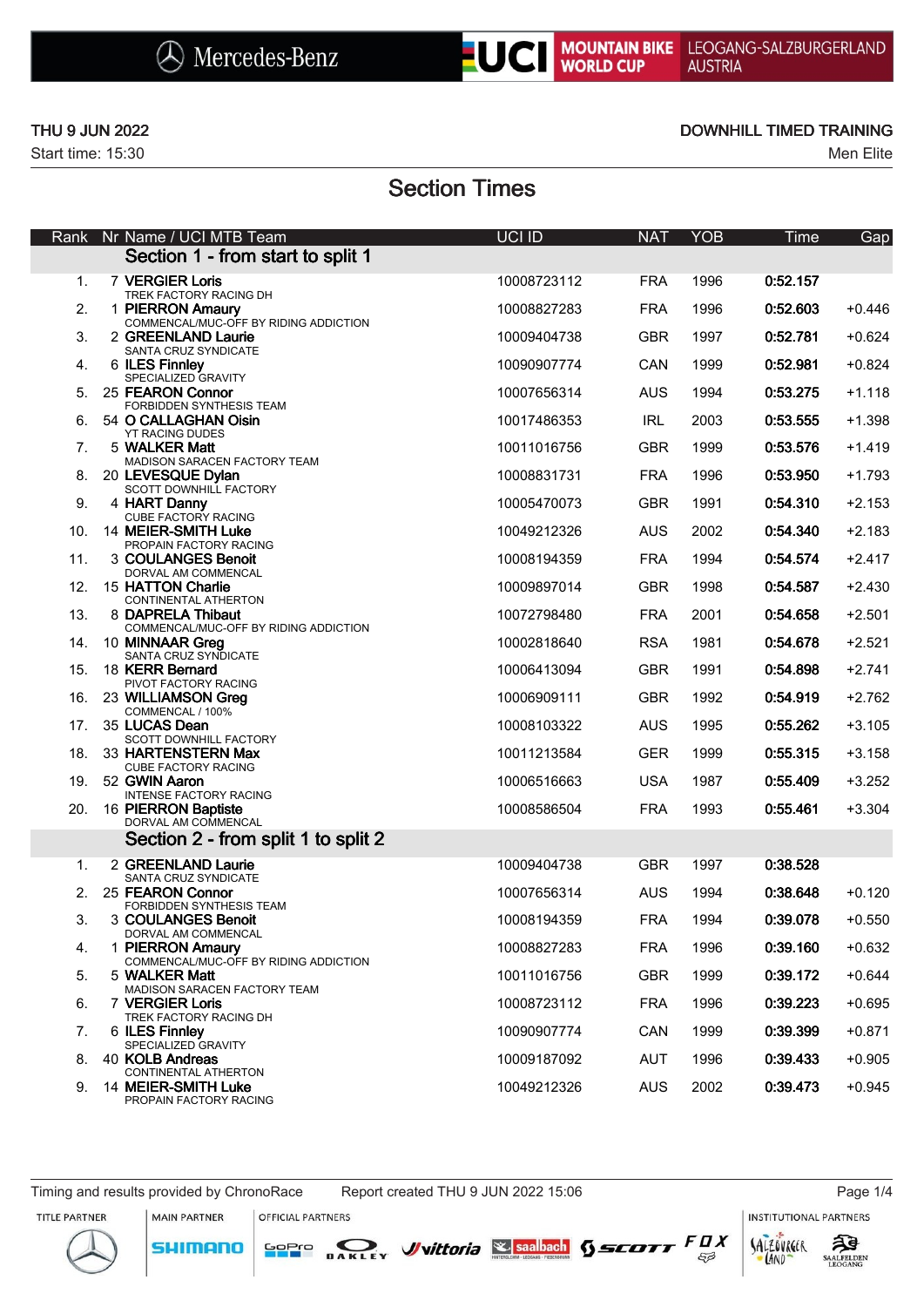



## THU 9 JUN 2022 **DOWNHILL TIMED TRAINING**

## Section Times

|             |                                                             | UCI ID      | <b>NAT</b> | YOB  |                  |                 |
|-------------|-------------------------------------------------------------|-------------|------------|------|------------------|-----------------|
| Rank<br>10. | Nr Name / UCI MTB Team<br><b>15 HATTON Charlie</b>          | 10009897014 | <b>GBR</b> | 1998 | Time<br>0:39.582 | Gap<br>$+1.054$ |
| 11.         | CONTINENTAL ATHERTON<br>27 FRIXTALON Hugo                   | 10016018118 | <b>FRA</b> | 1999 | 0:39.593         | $+1.065$        |
|             | COMMENCAL / 100%<br>12. 59 PIERRON Antoine                  |             |            |      |                  | $+1.109$        |
|             | CANYON COLLECTIVE PIRELLI                                   | 10011102844 | <b>FRA</b> | 1999 | 0:39.637         |                 |
|             | 13. 18 KERR Bernard<br>PIVOT FACTORY RACING                 | 10006413094 | <b>GBR</b> | 1991 | 0:39.645         | $+1.117$        |
|             | 14. 20 LEVESQUE Dylan<br>SCOTT DOWNHILL FACTORY             | 10008831731 | <b>FRA</b> | 1996 | 0:39.692         | $+1.164$        |
| 15.         | 16 PIERRON Baptiste                                         | 10008586504 | <b>FRA</b> | 1993 | 0:39.832         | $+1.304$        |
| 16.         | DORVAL AM COMMENCAL<br>4 HART Danny                         | 10005470073 | <b>GBR</b> | 1991 | 0:39.833         | $+1.305$        |
| 17.         | CUBE FACTORY RACING<br>61 BROSNAN Troy                      | 10007307417 | <b>AUS</b> | 1993 | 0:39.953         | $+1.425$        |
| 18.         | CANYON COLLECTIVE FACTORY TEAM<br>60 CRAIK Ethan            | 10083936912 | <b>GBR</b> | 2003 | 0:39.976         | $+1.448$        |
| 19.         | <b>GT FACTORY RACING</b><br>58 MACDONALD Brook              | 10006429969 | <b>NZL</b> | 1991 | 0:40.047         | $+1.519$        |
|             | <b>MS MONDRAKER TEAM</b>                                    |             |            |      |                  |                 |
| 20.         | 54 O CALLAGHAN Oisin<br>YT RACING DUDES                     | 10017486353 | <b>IRL</b> | 2003 | 0:40.215         | $+1.687$        |
|             | Section 3 - from split 2 to split 3                         |             |            |      |                  |                 |
| 1.          | 2 GREENLAND Laurie<br>SANTA CRUZ SYNDICATE                  | 10009404738 | <b>GBR</b> | 1997 | 0:39.386         |                 |
| 2.          | <b>14 MEIER-SMITH Luke</b><br>PROPAIN FACTORY RACING        | 10049212326 | <b>AUS</b> | 2002 | 0:39.481         | $+0.095$        |
| 3.          | 1 PIERRON Amaury                                            | 10008827283 | <b>FRA</b> | 1996 | 0:39.590         | $+0.204$        |
| 4.          | COMMENCAL/MUC-OFF BY RIDING ADDICTION<br>3 COULANGES Benoit | 10008194359 | <b>FRA</b> | 1994 | 0:39.703         | $+0.317$        |
| 5.          | DORVAL AM COMMENCAL<br>28 MASTERS Edward                    | 10005560003 | <b>NZL</b> | 1989 | 0:39.710         | $+0.324$        |
| 6.          | PIVOT FACTORY RACING<br>8 DAPRELA Thibaut                   | 10072798480 | <b>FRA</b> | 2001 | 0:39.894         | $+0.508$        |
| 7.          | COMMENCAL/MUC-OFF BY RIDING ADDICTION<br>20 LEVESQUE Dylan  | 10008831731 | <b>FRA</b> | 1996 | 0:39.902         | $+0.516$        |
| 8.          | SCOTT DOWNHILL FACTORY<br>7 VERGIER Loris                   | 10008723112 | <b>FRA</b> | 1996 | 0:39.992         | $+0.606$        |
|             | TREK FACTORY RACING DH                                      |             |            |      |                  |                 |
| 9.          | 25 FEARON Connor<br>FORBIDDEN SYNTHESIS TEAM                | 10007656314 | <b>AUS</b> | 1994 | 0:40.016         | $+0.630$        |
| 10.         | 6 ILES Finnley<br>SPECIALIZED GRAVITY                       | 10090907774 | <b>CAN</b> | 1999 | 0:40.079         | $+0.693$        |
| 11.         | 40 KOLB Andreas<br>CONTINENTAL ATHERTON                     | 10009187092 | AUT        | 1996 | 0:40.176         | $+0.790$        |
| 12.         | 5 WALKER Matt                                               | 10011016756 | <b>GBR</b> | 1999 | 0:40.226         | $+0.840$        |
| 13.         | MADISON SARACEN FACTORY TEAM<br>44 SILVA Dante              | 10071893653 | <b>USA</b> | 2002 | 0:40.239         | $+0.853$        |
| 14.         | CANYON COLLECTIVE PIRELLI<br>17 VIDAL Antoine               | 10070590924 | <b>FRA</b> | 2001 | 0:40.371         | $+0.985$        |
| 15.         | <b>COMMENCAL LES ORRES</b><br>18 KERR Bernard               | 10006413094 | <b>GBR</b> | 1991 | 0:40.425         | $+1.039$        |
| 16.         | PIVOT FACTORY RACING<br>57 MASTERS Wyn                      | 10004406107 | <b>NZL</b> | 1987 | 0:40.687         | $+1.301$        |
|             | <b>GT FACTORY RACING</b>                                    |             |            |      |                  |                 |
| 17.         | 4 HART Danny<br>CUBE FACTORY RACING                         | 10005470073 | <b>GBR</b> | 1991 | 0:40.762         | $+1.376$        |
| 18.         | 41 CHAPELET Simon<br><b>FRANCE</b>                          | 10071553749 | <b>FRA</b> | 2002 | 0:40.765         | $+1.379$        |
| 19.         | 16 PIERRON Baptiste<br>DORVAL AM COMMENCAL                  | 10008586504 | <b>FRA</b> | 1993 | 0:40.894         | $+1.508$        |

Timing and results provided by ChronoRace Report created THU 9 JUN 2022 15:06 Page 2/4 MAIN PARTNER

**SHIMANO** 

OFFICIAL PARTNERS

SOPIO DAKLEY Vittoria & saabach SSCOTT FUX

INSTITUTIONAL PARTNERS





SALZOVREER LAND

 $53$ 

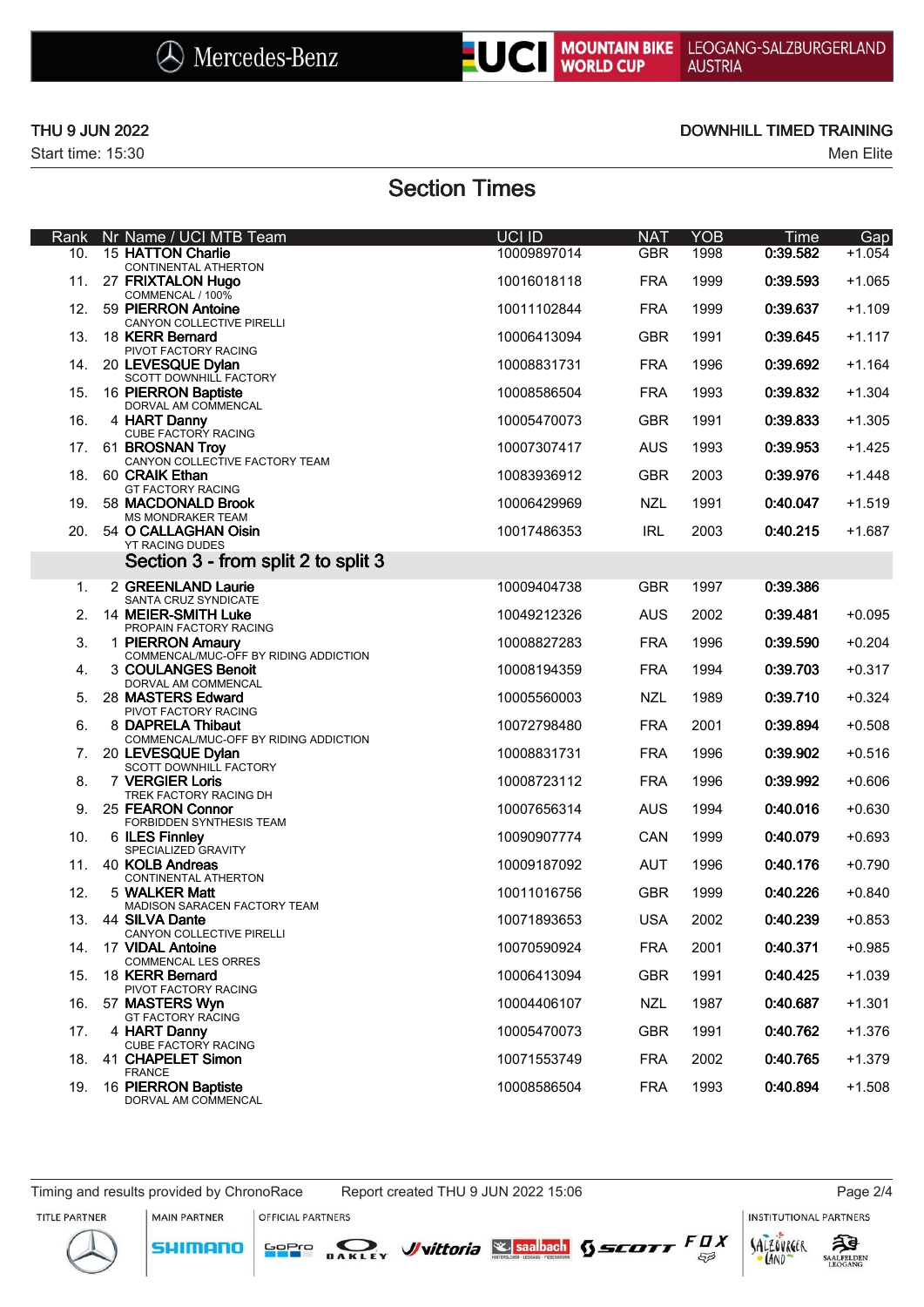



г

## THU 9 JUN 2022 **DOWNHILL TIMED TRAINING**

## Section Times

| Rank | Nr Name / UCI MTB Team                                              | UCI ID      | <b>NAT</b> | <b>YOB</b> | <b>Time</b> | Gap      |
|------|---------------------------------------------------------------------|-------------|------------|------------|-------------|----------|
| 20.  | 52 GWIN Aaron<br><b>INTENSE FACTORY RACING</b>                      | 10006516663 | <b>USA</b> | 1987       | 0:40.968    | $+1.582$ |
|      | Section 4 - from split 3 to split 4                                 |             |            |            |             |          |
| 1.   | 1 PIERRON Amaury<br>COMMENCAL/MUC-OFF BY RIDING ADDICTION           | 10008827283 | <b>FRA</b> | 1996       | 0:49.258    |          |
| 2.   | 54 O CALLAGHAN Oisin<br><b>YT RACING DUDES</b>                      | 10017486353 | <b>IRL</b> | 2003       | 0:50.102    | $+0.844$ |
| 3.   | 6 ILES Finnley<br>SPECIALIZED GRAVITY                               | 10090907774 | <b>CAN</b> | 1999       | 0:51.187    | $+1.929$ |
| 4.   | 2 GREENLAND Laurie<br>SANTA CRUZ SYNDICATE                          | 10009404738 | <b>GBR</b> | 1997       | 0:51.364    | $+2.106$ |
| 4.   | 18 KERR Bernard                                                     | 10006413094 | <b>GBR</b> | 1991       | 0:51.364    | $+2.106$ |
| 6.   | PIVOT FACTORY RACING<br>40 KOLB Andreas                             | 10009187092 | <b>AUT</b> | 1996       | 0:51.746    | $+2.488$ |
| 7.   | CONTINENTAL ATHERTON<br>16 PIERRON Baptiste                         | 10008586504 | <b>FRA</b> | 1993       | 0:52.453    | $+3.195$ |
| 8.   | DORVAL AM COMMENCAL<br>34 ESTAQUE Thomas                            | 10008848505 | <b>FRA</b> | 1996       | 0:52.641    | $+3.383$ |
| 9.   | COMMENCAL / 100%<br>21 TRUMMER David<br>MS MONDRAKER TEAM           | 10007713403 | <b>AUT</b> | 1994       | 0:52.957    | $+3.699$ |
| 10.  | 20 LEVESQUE Dylan<br>SCOTT DOWNHILL FACTORY                         | 10008831731 | <b>FRA</b> | 1996       | 0:53.016    | $+3.758$ |
| 11.  | 4 HART Danny<br>CUBE FACTORY RACING                                 | 10005470073 | <b>GBR</b> | 1991       | 0:53.058    | $+3.800$ |
| 12.  | 25 FEARON Connor<br>FORBIDDEN SYNTHESIS TEAM                        | 10007656314 | <b>AUS</b> | 1994       | 0:53.222    | $+3.964$ |
|      | 13. 37 WALLACE Mark                                                 | 10008172636 | CAN        | 1995       | 0:53.965    | $+4.707$ |
| 14.  | CANYON COLLECTIVE FACTORY TEAM<br>59 PIERRON Antoine                | 10011102844 | <b>FRA</b> | 1999       | 0:54.020    | $+4.762$ |
| 15.  | CANYON COLLECTIVE PIRELLI<br>3 COULANGES Benoit                     | 10008194359 | <b>FRA</b> | 1994       | 0:54.297    | $+5.039$ |
| 16.  | DORVAL AM COMMENCAL<br>23 WILLIAMSON Greg                           | 10006909111 | <b>GBR</b> | 1992       | 0:55.145    | $+5.887$ |
| 17.  | COMMENCAL / 100%<br>7 VERGIER Loris<br>TREK FACTORY RACING DH       | 10008723112 | <b>FRA</b> | 1996       | 0:55.496    | $+6.238$ |
| 18.  | 61 BROSNAN Troy                                                     | 10007307417 | <b>AUS</b> | 1993       | 0:55.637    | $+6.379$ |
| 19.  | CANYON COLLECTIVE FACTORY TEAM<br>60 CRAIK Ethan                    | 10083936912 | <b>GBR</b> | 2003       | 0:55.879    | $+6.621$ |
| 20.  | <b>GT FACTORY RACING</b><br>32 VIEIRA Roger                         | 10009164258 | <b>BRA</b> | 1994       | 0:55.886    | $+6.628$ |
|      | <b>BRAZIL</b><br>Section 5 - from split 4 to finish                 |             |            |            |             |          |
| 1.   | 15 HATTON Charlie                                                   | 10009897014 | <b>GBR</b> | 1998       | 0:36.721    |          |
| 2.   | CONTINENTAL ATHERTON<br>1 PIERRON Amaury                            | 10008827283 | <b>FRA</b> | 1996       | 0:36.776    | $+0.055$ |
| 3.   | COMMENCAL/MUC-OFF BY RIDING ADDICTION<br>54 O CALLAGHAN Oisin       | 10017486353 | <b>IRL</b> | 2003       | 0:36.978    | $+0.257$ |
| 4.   | <b>YT RACING DUDES</b><br>6 ILES Finnley                            | 10090907774 | CAN        | 1999       | 0:37.085    | $+0.364$ |
| 5.   | SPECIALIZED GRAVITY<br>8 DAPRELA Thibaut                            | 10072798480 | <b>FRA</b> | 2001       | 0:37.702    | $+0.981$ |
| 6.   | COMMENCAL/MUC-OFF BY RIDING ADDICTION<br>16 PIERRON Baptiste        | 10008586504 | <b>FRA</b> | 1993       | 0:37.795    | $+1.074$ |
| 7.   | DORVAL AM COMMENCAL<br>20 LEVESQUE Dylan                            | 10008831731 | <b>FRA</b> | 1996       | 0:37.846    | $+1.125$ |
| 8.   | SCOTT DOWNHILL FACTORY<br>3 COULANGES Benoit<br>DORVAL AM COMMENCAL | 10008194359 | <b>FRA</b> | 1994       | 0:37.983    | $+1.262$ |

OFFICIAL PARTNERS

SOPIO DAKLEY Vittoria & saabach SSCOTT FUX

**INSTITUTIONAL PARTNERS** 

ट्रीडे

AALFELDEN

TITLE PARTNER





 $53$